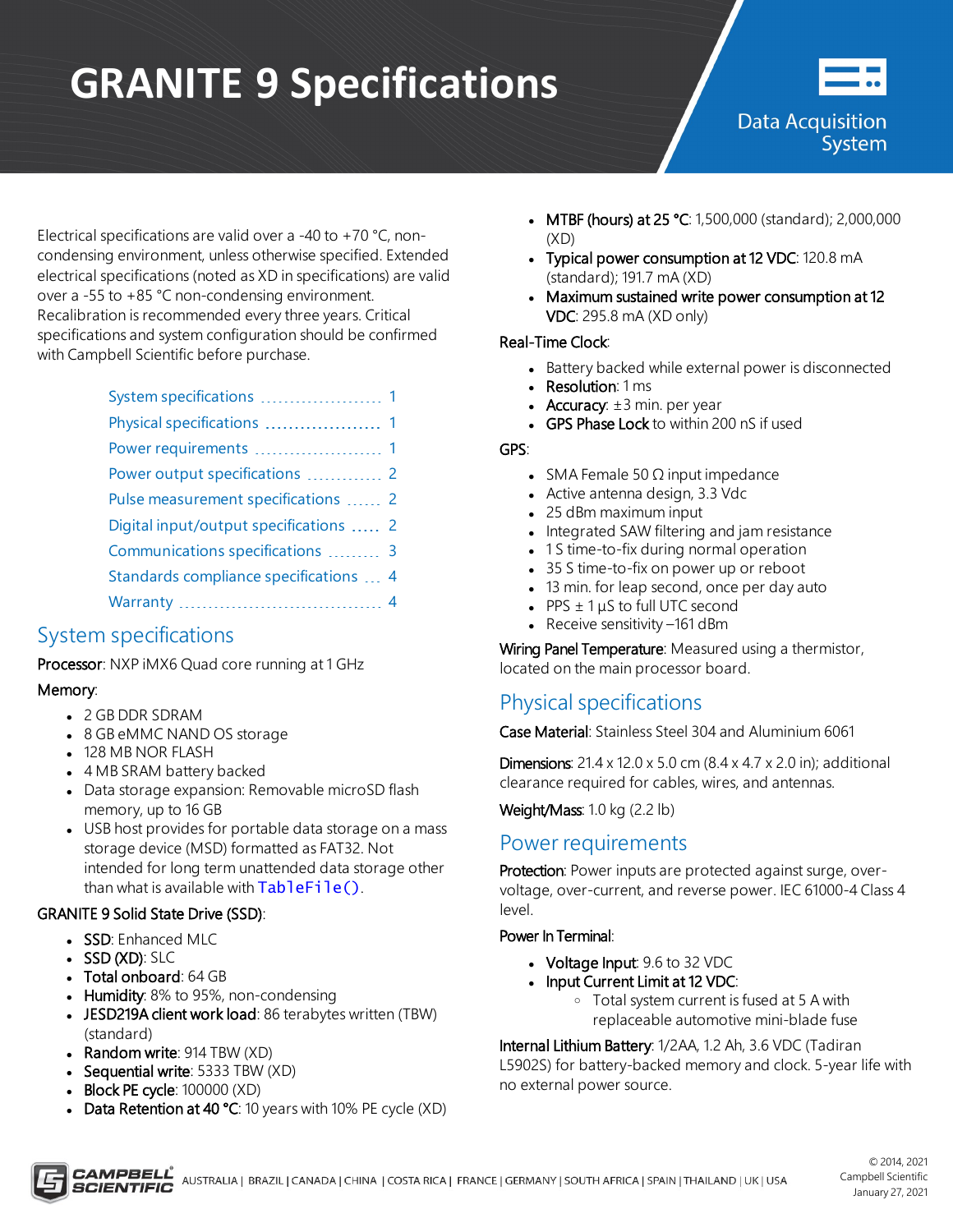### Average Current Drain:

- Active:  $~6$  Watts
	- <sup>o</sup> 24 V input: 255 mA input
	- <sup>o</sup> 12 V input: 495 mA input

Vehicle Power Connection: When primary power is pulled from the vehicle power system, a second power supply OR charge regulator may be required to overcome the voltage drop at vehicle start-up.

#### Wi-Fi Additional Current Contribution at 12 VDC:

| Mode <sup>'</sup> | <b>Wi-Fi Option</b>                               |
|-------------------|---------------------------------------------------|
| Client Mode       | 7 mA idle, 70 mA communicating                    |
|                   | Access Point Mode 62 mA idle, 70 mA communicating |
| Sleep             | $<$ 1 mA                                          |

# <span id="page-1-0"></span>Power output specifications

## System power out limits (when powered with 12 VDC)

Total system current is fused at 5 A with replaceable automotive mini-blade fuse

## 12 V and SW12 power output terminals

12V, SW12-1, and SW12-2: Provide 12 VDC power ±10% when the power input supply voltage is  $\geq$  13.7 VDC. When the supply voltage is < 13.7 V the output voltage will be at least the supply voltage minus 1.7 volts.

SW12-1 and SW12-2 can be independently set to a regulated 12 V under program control.

#### SW12 current limit: 1100 mA

12 VDC outputs limited to 3300 mA, which is shared by all 12 V outputs including 12V, SW12-1, SW12-2 and CS I/O pin 8.

## 5 V fixed output

5V: One regulated 5 V output. Supply is shared between the 5V terminal and CS I/O pin 1.

- Voltage Output: Regulated 5 V output  $(\pm 5\%)$
- $\bullet$  Current Limit: 250 mA

## C as power output

- $C$  Terminals:
	- ∘ Output Resistance (R<sub>o</sub>): 150 Ω
	- <sup>o</sup> 5 V Logic Level Drive Capacity: 10 mA @ 3.5 VDC
	- <sup>o</sup> 3.3 V Logic Level Drive Capacity: 10 mA @ 1.8 VDC

## CS I/O pin 1

5 V Current Limit: 250 mA

## CS I/O pin 8

12 V Current Limit: 1100 mA

# <span id="page-1-1"></span>Pulse measurement specifications

#### NOTE:

Conflicts can occur when a control port pair is used for different instructions (TimerInput(), PulseCount(), SDI12Recorder(), WaitDigTrig()). For example, if C1 is used for **SDI12Recorder()**, C2 cannot be used for TimerInput(), PulseCount(), or WaitDigTrig().

Maximum Input Voltage: ±20 VDC

Maximum Counts Per Channel: 232

Maximum Counts Per Scan: 232

Input Resistance: 5 kΩ

Accuracy:  $\pm$  (6 ppm of reading + 0.00001)

Switch closure input

Terminals: C1-C8

Pull-Down Resistance: Configurable in terminal pairs with 100 kΩ

Pull-Up Resistance: Configurable in terminal pairs with 100 kΩ (weak) or 2.2 kΩ (strong)

Maximum Input Frequency: 250 Hz

Minimum Switch Closed Time: 1 ms

Minimum Switch Open Time: 1 ms

Maximum Bounce Time: 1 ms open without being counted

Software Debounce Time: 1 ms

## High-frequency input

Terminals: C1-C8

Pull-Down Resistance: Configurable in terminal pairs with 100 kΩ

Pull-Up Resistance: Configurable in terminal pairs with 100 kΩ (weak) or 2.2 kΩ (strong)

Maximum Input Frequency: 1 MHz

## Low-level AC input

DC-offset rejection: Internal AC coupling eliminates DC-offset voltages up to ±0.05 VDC

Input Hysteresis: 12 mV at 1 Hz

#### Low-Level AC Pulse Input Ranges:

| Sine wave (mV RMS) | Range (Hz)    |
|--------------------|---------------|
| 20                 | $1.0$ to $20$ |
| 200                | 0.5 to 200    |
| 2000               | 0.3 to 10,000 |
| 5000               | 0.3 to 20,000 |

# <span id="page-1-2"></span>Digital input/output specifications

Terminals configurable for digital input and output (I/O) including status high/low, pulse width modulation, external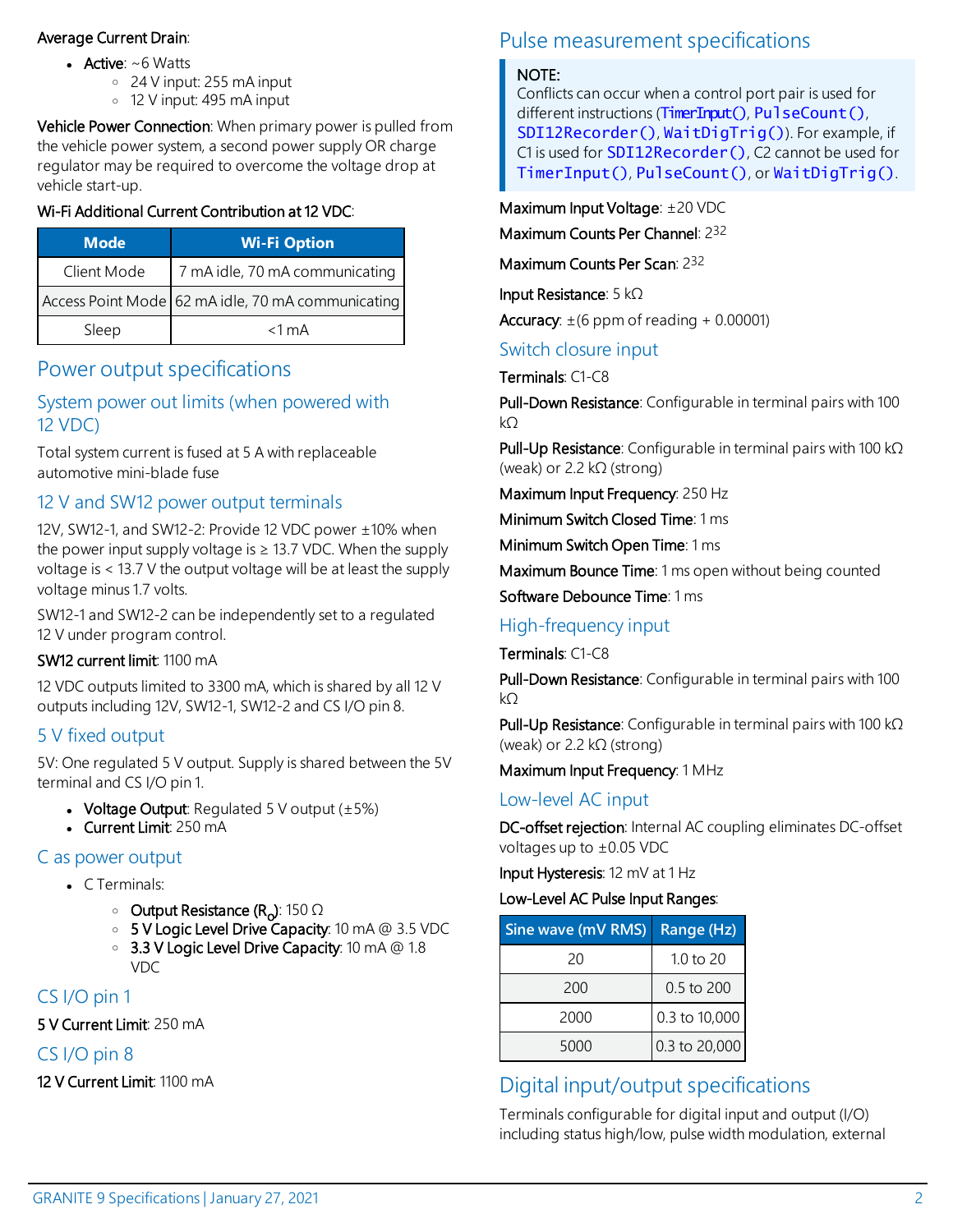interrupt, edge timing, switch closure pulse counting, highfrequency pulse counting, UART<sup>1</sup>, RS-232<sup>2</sup>, RS-422<sup>3</sup>, RS-485<sup>4</sup>, SDM<sup>5</sup>, SDI-126, I2C7, and SPI<sup>8</sup> function. Terminals are configurable in pairs for 5 V or 3.3 V logic for some functions.

#### NOTE:

Conflicts can occur when a control port pair is used for different instructions (TimerInput(), PulseCount(), SDI12Recorder(), WaitDigTrig()). For example, if C1 is used for **SDI12Recorder()**, C2 cannot be used for TimerInput(), PulseCount(), or WaitDigTrig().

#### Terminals: C1-C8

Maximum Input Voltage: ±20 V

#### Logic Levels and Drive Current:

| Terminal Pair Configuration 5V Source 3.3 V Source |              |              |
|----------------------------------------------------|--------------|--------------|
| Logic low                                          | < 15V        | $\leq 0.8$ V |
| Logic high                                         | $\geq$ 3.5 V | > 2.5V       |

#### Edge timing

Terminals: C1-C8

Maximum Input Frequency: 1 MHz

Resolution: 20 ns

#### Edge counting

Terminals: C1-C8

Maximum Input Frequency: 1 MHz

#### Quadrature input

Terminals: C1-C8 can be configured as digital pairs to monitor the two sensing channels of an encoder.

#### Maximum Frequency: 500 kHz

Resolution: 20 ns or 50 MHz

## Pulse-width modulation

Modulation Voltage: Logic high

<sup>4</sup>Recommended Standard 485. A standard defining how two computing devices can communicate with each other.

<sup>5</sup>Synchronous Device for Measurement. A processor-based peripheral device or sensor that communicates with the data logger via hardwire over a short distance using a protocol proprietary to Campbell Scientific.

<sup>6</sup>Serial Data Interface at 1200 baud. Communication protocol for transferring data between the data logger and SDI-12 compatible smart sensors.

7Inter-Integrated Circuit is a multi-master, multi-slave, packet switched, singleended, serial computer bus.

<sup>8</sup>Serial Peripheral Interface - a clocked synchronous interface, used for short distance communications, generally between embedded devices.

#### Maximum Period: 43 seconds

#### Resolution: 10 ns

Maximum time between counter or timer instructions

 $-86$  seconds

## <span id="page-2-0"></span>Communications specifications

Ethernet Port: RJ45 jack, 10/100/1000 Base Mbps, full and half duplex, Auto-MDIX, magnetic isolation, and TVS surge protection, IEEE 802.3 compliant.

Internet Protocols: Ethernet, PPP, RNDIS, ICMP/Ping, Auto-IP (APIPA), IPv4, IPv6, UDP, TCP, TLS (v1.2), DNS, DHCP, SLAAC, Telnet, HTTP(S), SFTP, FTP(S), POP3/TLS, NTP, SMTP/TLS, SNMPv3, CS I/O IP

Additional Protocols: CPI, EPI, PakBus, PakBus Encryption, SDM, SDI-12, Modbus RTU / ASCII / TCP, DNP3, custom user definable over serial, UDP, NTCIP, NMEA 0183, I2C, SPI

USB Device: Micro-B device for computer connectivity

USB Host: USB 2.0 full speed host 12 Mbps, Type-A for mass storage devices

CS I/O: 9-pin D-sub connector to interface with Campbell Scientific CS I/O peripherals.

0 – 5 V Serial(C1 to C8): Eight independent TX/RX pairs

SDI-12 (C1, C3, C5, C7): Four independent SDI-12 compliant terminals are individually configured and meet SDI-12 Standard v 1.4.

RS-485 (C1 to C8): Two full duplex or four half duplex. Optional 120 Ohm termination resistor between pairs.

RS-422 (C1 to C8): Two full duplex or four half duplex. Use RS-485 configuration.

RS-232 (C1 to C8): Four independent Tx/Rx pairs.

CPI A/B and RS-232 A/B: Two RJ45 module ports that can operate in one of two modes: CPI or RS-232. CPI interfaces with Campbell Scientific CDM measurement peripherals and sensors. RS-232 connects, with an adapter cable, to computer, sensor, or communications devices serially.

EPI: One EPI bus. 100 Mbps data rate. IEEE 1588 synchronization to 50 nS. 100 m (330 ft) maximum cable length per network connection. Up to 15 devices. EPI is a proprietary interface for communications between Campbell Scientific data loggers and Campbell Scientific CDM peripheral devices. It is based on Ethernet and IEEE 1588 Precision Time Protocol. It consists of a physical layer definition and a data protocol.

CPI: Two independent CPI buses. Up to 1 Mbps data rate each. Synchronization of devices to 5 μS. Total cable length up to 610 m (2000 ft). Up to 20 devices per bus. CPI is a proprietary interface for communications between Campbell Scientific data loggers and Campbell Scientific CDM peripheral devices. It consists of a physical layer definition and a data protocol.

#### Wireless: Wi-Fi

Hardwired: Multi-drop, short haul, RS-232, fibre optic

<sup>1</sup>Universal Asynchronous Receiver/Transmitter for asynchronous serial communications.

<sup>2</sup>Recommended Standard 232. A loose standard defining how two computing devices can communicate with each other. The implementation of RS-232 in Campbell Scientific data loggers to computer communications is quite rigid, but transparent to most users. Features in the data logger that implement RS-232 communication with smart sensors areflexible.

<sup>3</sup>Communications protocol similar to RS-485. Most RS-422 sensors will work with RS-485 protocol.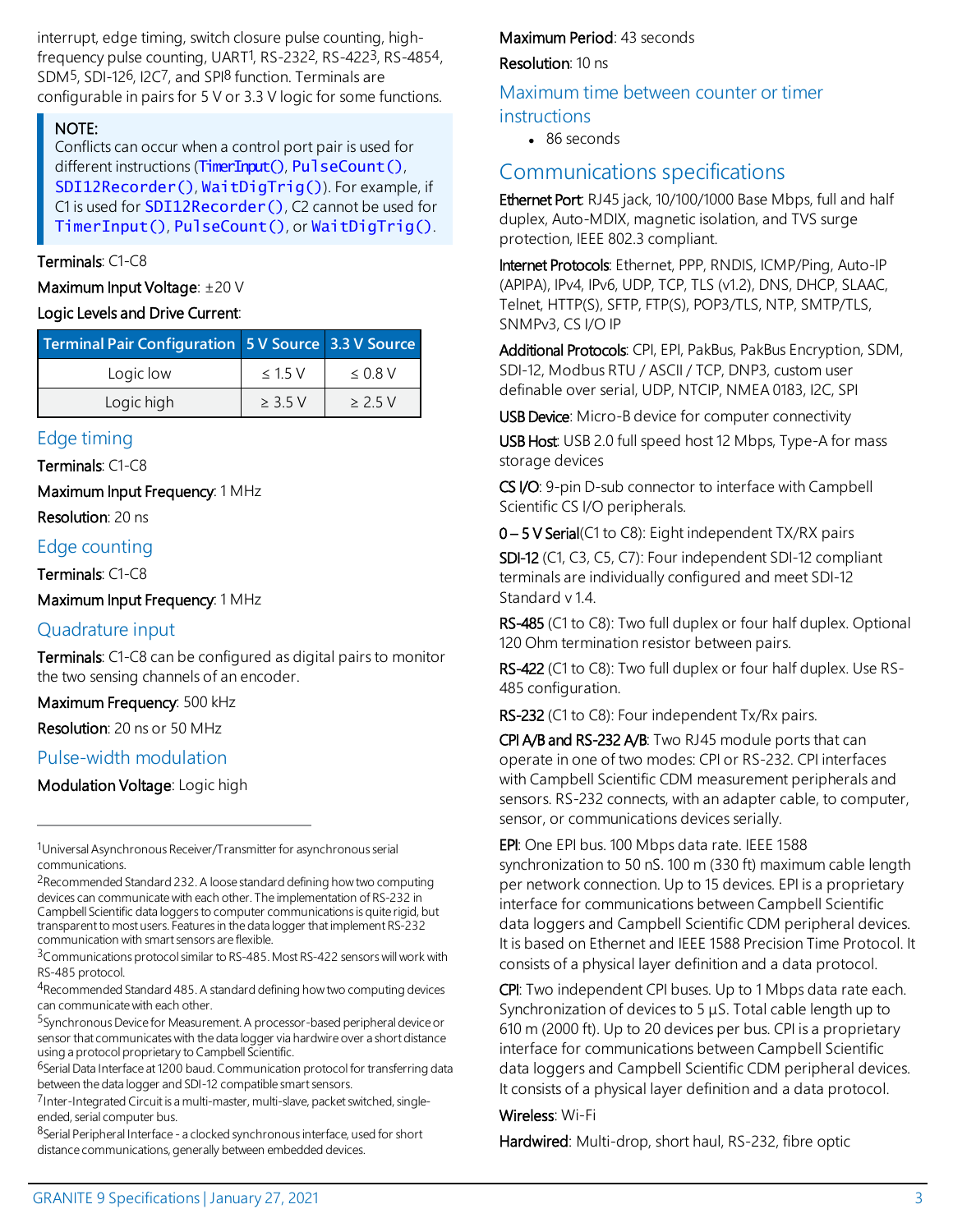#### Satellite: GOES, Argos, Inmarsat Hughes, Irridium

#### Wi-Fi specifications

#### WLAN (Wi-Fi)

Maximum Possible Over-the-Air Data Rates: <11 Mbps over 802.11b, <54 Mbps over 802.11g, <72 Mbps over 802.11n

Operating Frequency: 2.4 GHz, 20 MHz bandwidth

Antenna Connector: Reverse Polarity SMA (RPSMA)

Antenna (shipped with data logger): Unity gain (0 dBd), 1/2 wave whip, omnidirectional. Features an articulating knuckle joint that can be oriented vertically or at right angles

Supported Technologies: 802.11 b/g/n, WPA/WPA2-Personal, WPA/WPA2-Enterprise Security, WEP

Client Mode: WPA/WPA2-Personal and Enterprise, WEP

Access Point Mode: WPA2-Personal

<span id="page-3-0"></span>Receive Sensitivity: -97 dBm

## Standards compliance specifications

View EU Declarations of Conformity at [www.campbellsci.](https://www.campbellsci.com/granite9#documents_)eu/granite9.

#### EMI and ESD protection:

- Immunity: Meets or exceeds following standards:
	- $\circ$  ESD: per IEC 61000-4-2;  $\pm$ 15 kV air,  $\pm$ 8 kV contact discharge
	- <sup>o</sup> Radiated RF: per IEC 61000-4-3; 10 V/m, 80-1000 MHz
	- <sup>o</sup> EFT: per IEC 61000-4-4; 4 kV power, 4 kV I/O
	- <sup>o</sup> Surge: per IEC 61000-4-5; 4 kV power, 4kV I/O
	- o Conducted RF: per IEC 61000-4-6; 10 V power, 10 V I/O
- Emissions and immunity performance criteria available on request.
- United States FCC ID: XF6-RS9113SB
- Industry Canada (IC): 8407A-RS9113SB

#### NOTE:

The user is responsible for emissions if changing the antenna type or increasing the gain.

## <span id="page-3-1"></span>**Warranty**

Standard: Three years against defects in materials and workmanship.

Extended (optional): An additional two years. against defects in materials and workmanship, bringing the total to 5 years.